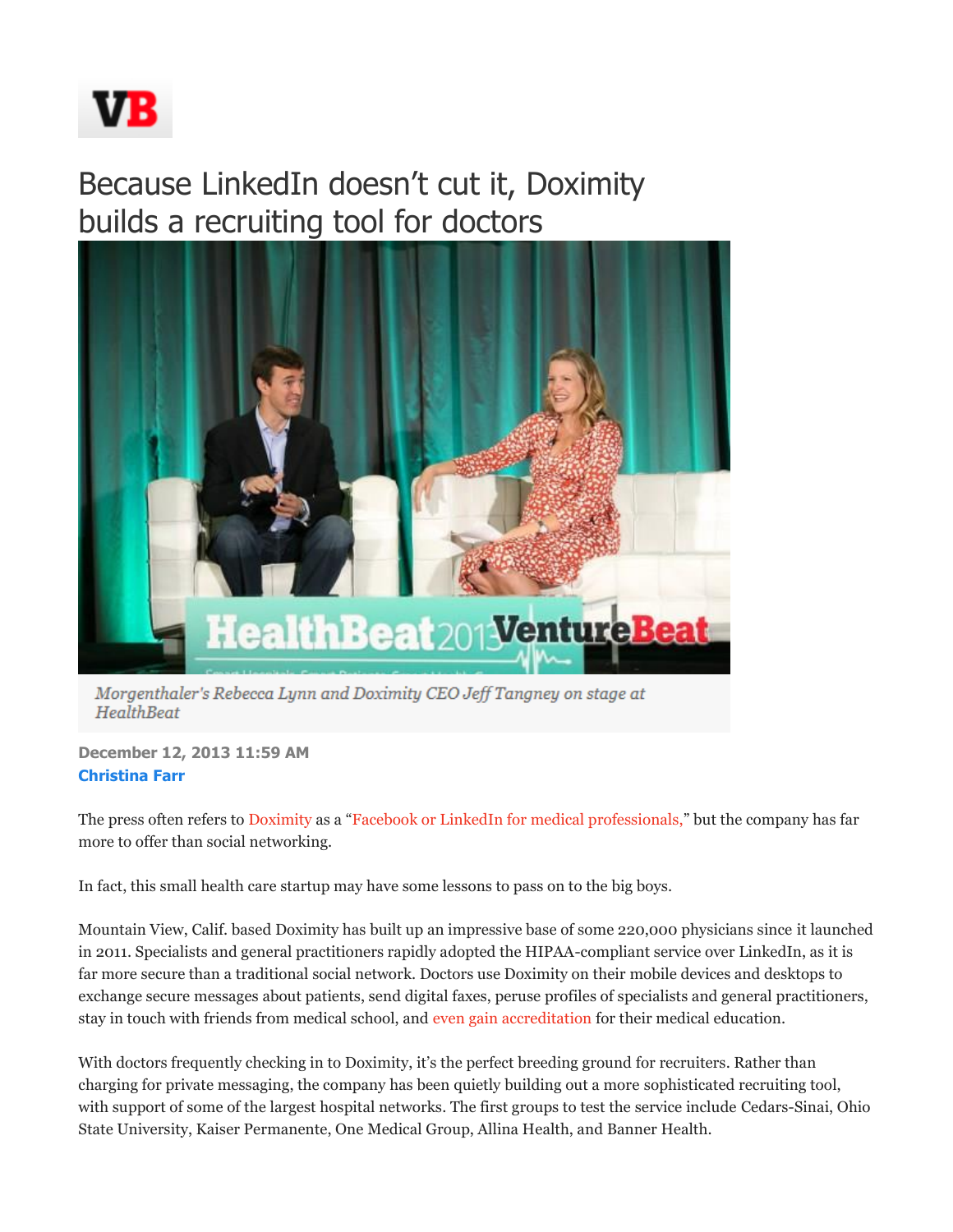## *How recruiters are using Talent Finder*

Doximity's new service, dubbed Talent Finder, is the recruiting tool that LinkedIn should have built. It's designed to encourage depth not breadth — recruiters aren't spamming potential candidates and hoping someone responds. In its first months, Doximity has found that about 26 percent of doctors are interested in the opportunity, and less than one percent have opted out from receiving job opportunities on the platform.

The key difference from LinkedIn is that recruiters are forced to include a salary range and provide ample information about the opportunity at the outset. They are also encouraged to read about the doctor's interests, education, and future goals.

"Doctors aren't joining LinkedIn or other professional networking sites, as they don't want to be spammed from pharma reps or patients asking them questions," said Jeff Tangney, Doximity's chief executive in an interview.

This saves time for the doctor — a city-slicker wouldn't need to sit on a call for half an hour to discover that the perfect-sounding job is actually based in Abilene, TX.

Another benefit over competing services: Doctors can augment their relationships with other professionals. They can forward the most promising opportunities to a friend or colleague in a few clicks with the "Forward to a Colleague" feature.

## *How can doctors maximize their earning potential?*

Doximity is also putting its developer and data science teams to work to analyze all this available data. Recruiters have already shared an estimated 70,000 job opportunities. This information will benefit doctors in the near-term — they can tweak their profile or resume to maximize their earning potential.

| How Much is Your CV Worth? |         |
|----------------------------|---------|
| Specialist vs. Primary     | 90000   |
| 3+ page CV                 | 41000   |
| Male vs. Female            | 18000   |
| 10+ Yrs in Practice        | 16000   |
| Publication in Top Journal | 10000   |
| At Top Hospital            | 7000    |
| MD vs. DO                  | 7000    |
| 2+ State Licenses          | 3000    |
| <b>Presently Urban</b>     | $-2000$ |
| Rec'd NIH grants           | $-3000$ |
|                            |         |

Tangney walked me through some of the key findings (and shared some data — see Fig. 1 and 2) during a visit to the VentureBeat offices.

He learned that doctors who live in rural areas are paid significantly more (it's the law of supply and demand — most doctors want to be in San Francisco, Boston or New York), and specialists earn an average of \$90,000 more than generalists. In part, that's because specialists are more likely to charge patients for expensive procedures and tests.

For doctors who are keen to up their pay grade, a multi-page bibliography of research, lectures,

Figure 1

and awards adds "heft," says Tangney. We're often told that resumes should be limited to a single page, but doctors with longer resumes (at least three pages) are more in demand.

To Tangney's surprise, the data shows that doctors who speak a second language are typically offered a lower salary than English-only speakers — he expects that might be due to a bias against foreign medical graduates.